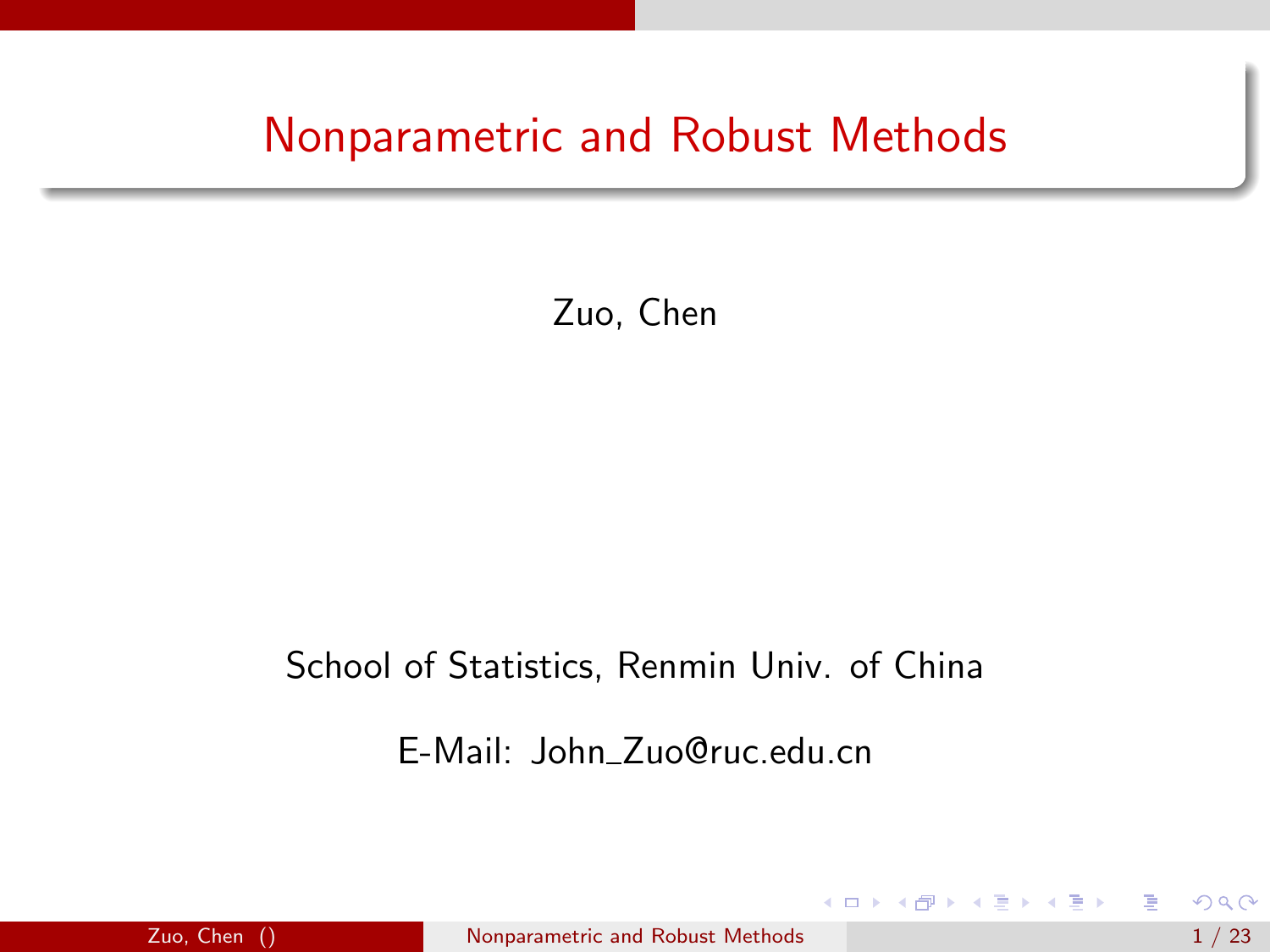- **1** Robust Analysis: Why Quantile is Robust?
- 2 Quantile Regression: Parametric or Nonparametric?
- **3** Local Polinomial Regression and Bandwidth Selection
- <sup>4</sup> Confidence Interval Inference: Twilight Zones...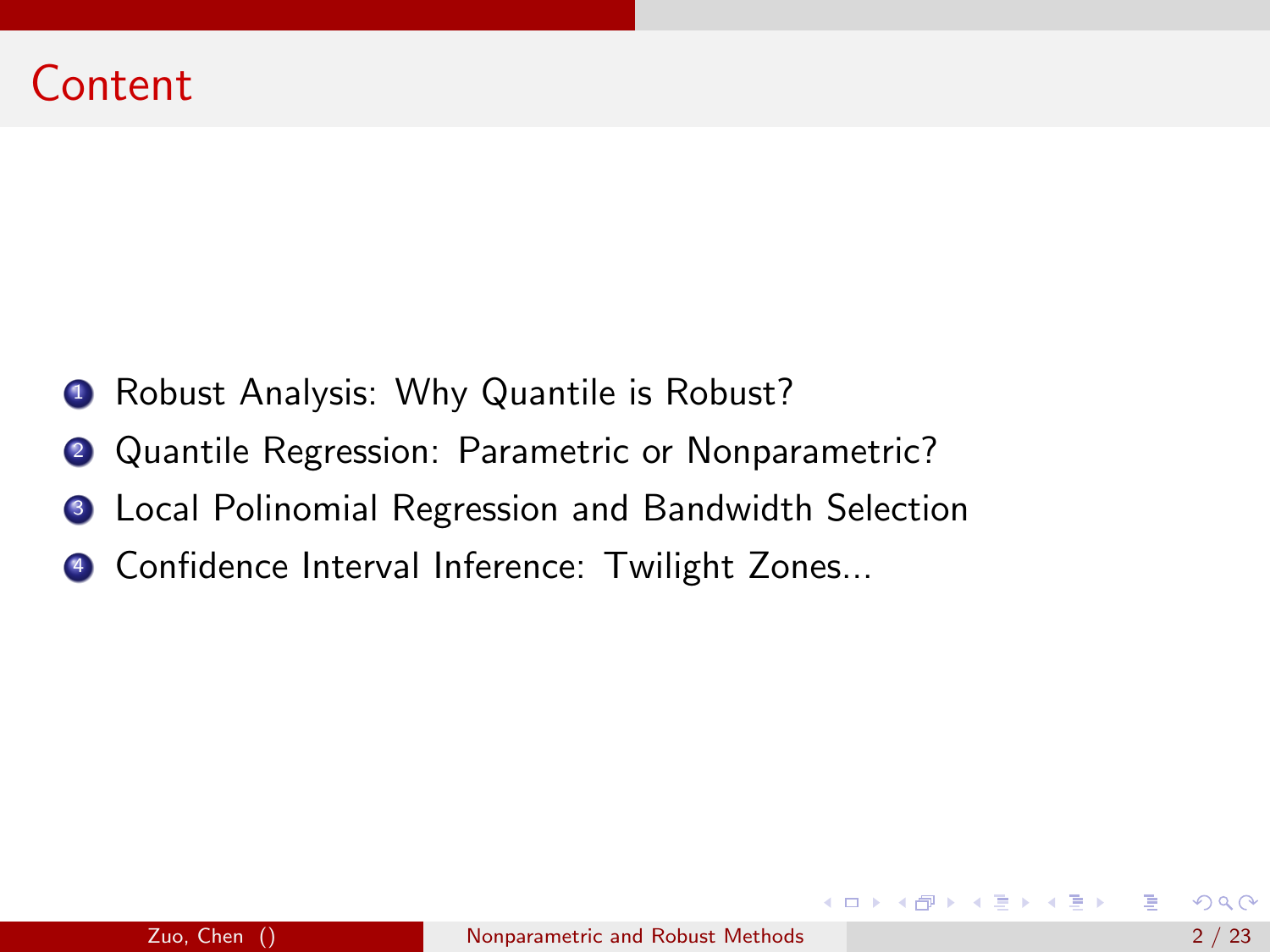In statistical language, we treat the estimator  $\hat{\theta}$  as a function of the underlying distribution  $F$ , i.e.  $\hat{\theta}(F)$ .

The contamination of the underlying distribution  $F$  is considered as a small amount of mass  $\epsilon$  concentrated at point y.

The contaminated distribution is  $F_{\epsilon} = \epsilon \delta_{\rm V} + (1 - \epsilon)F$ 

#### Influence Function

$$
IF_{\hat{\theta}}(y, F) = lim_{\epsilon \to 0} \frac{\hat{\theta}(F_{\epsilon}) - \hat{\theta}(F)}{\epsilon}
$$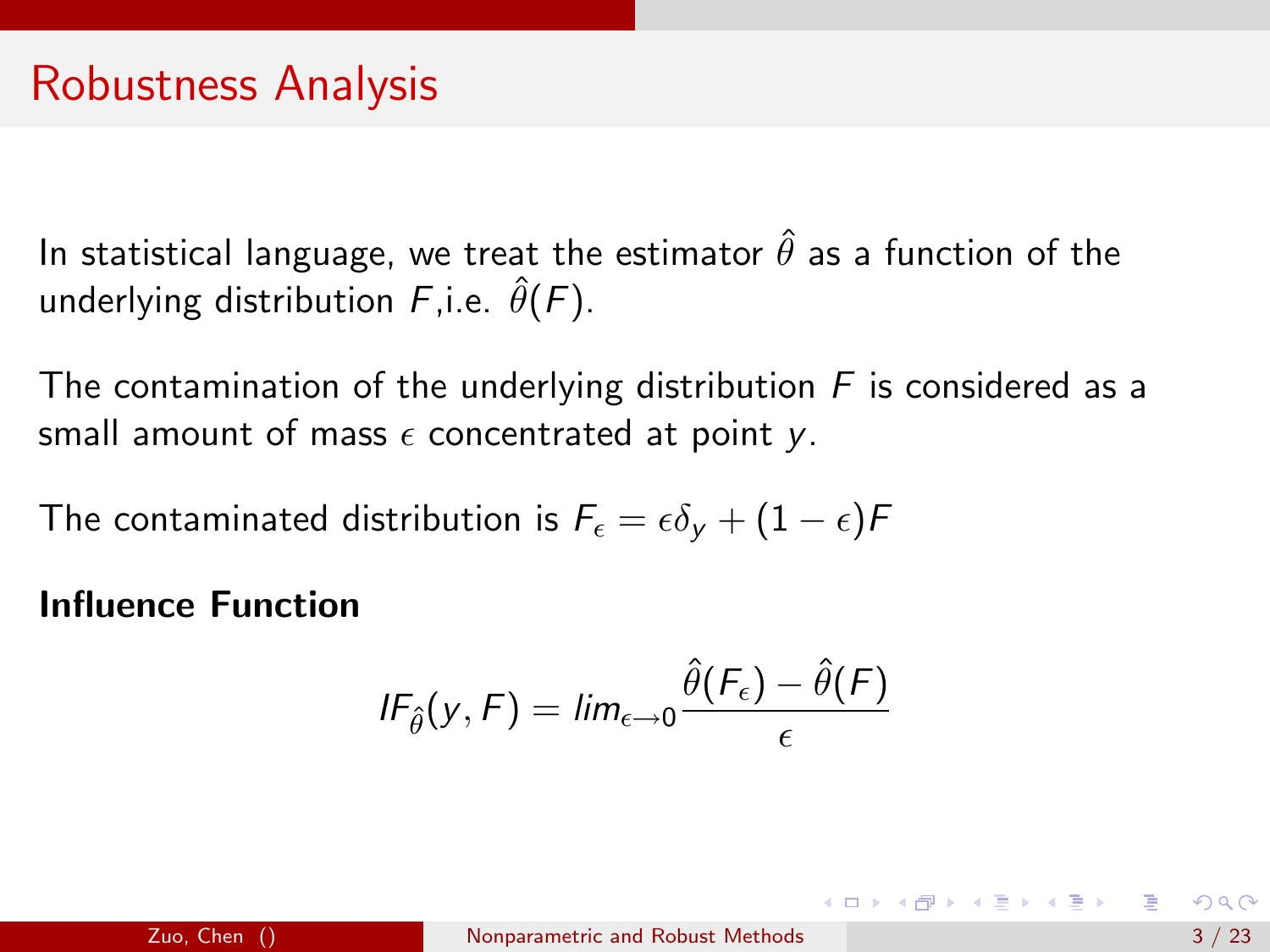## Robust Analysis: Mean and Quantile

Mean Estimator: 
$$
IF_{\hat{\theta}}(y, F) = y - \hat{\theta}(F)
$$

Quantile Estimator:

$$
IF_{\hat{\theta}}(y,F) = \frac{sgn(y - \theta(F))}{f(F^{-1}(\tau))}
$$

For General Moment Estimators of mean, i.e.  $\hat{\theta} = \textit{argmin}_\theta (\sum \psi(y_i - \theta))^2$  ,

$$
IF_{\hat{\theta}}(y,F) = \frac{\psi(y - \theta(F))}{E\psi'(y - \theta(F))}
$$

K ロ > K d > K 글 > K 글 > H 글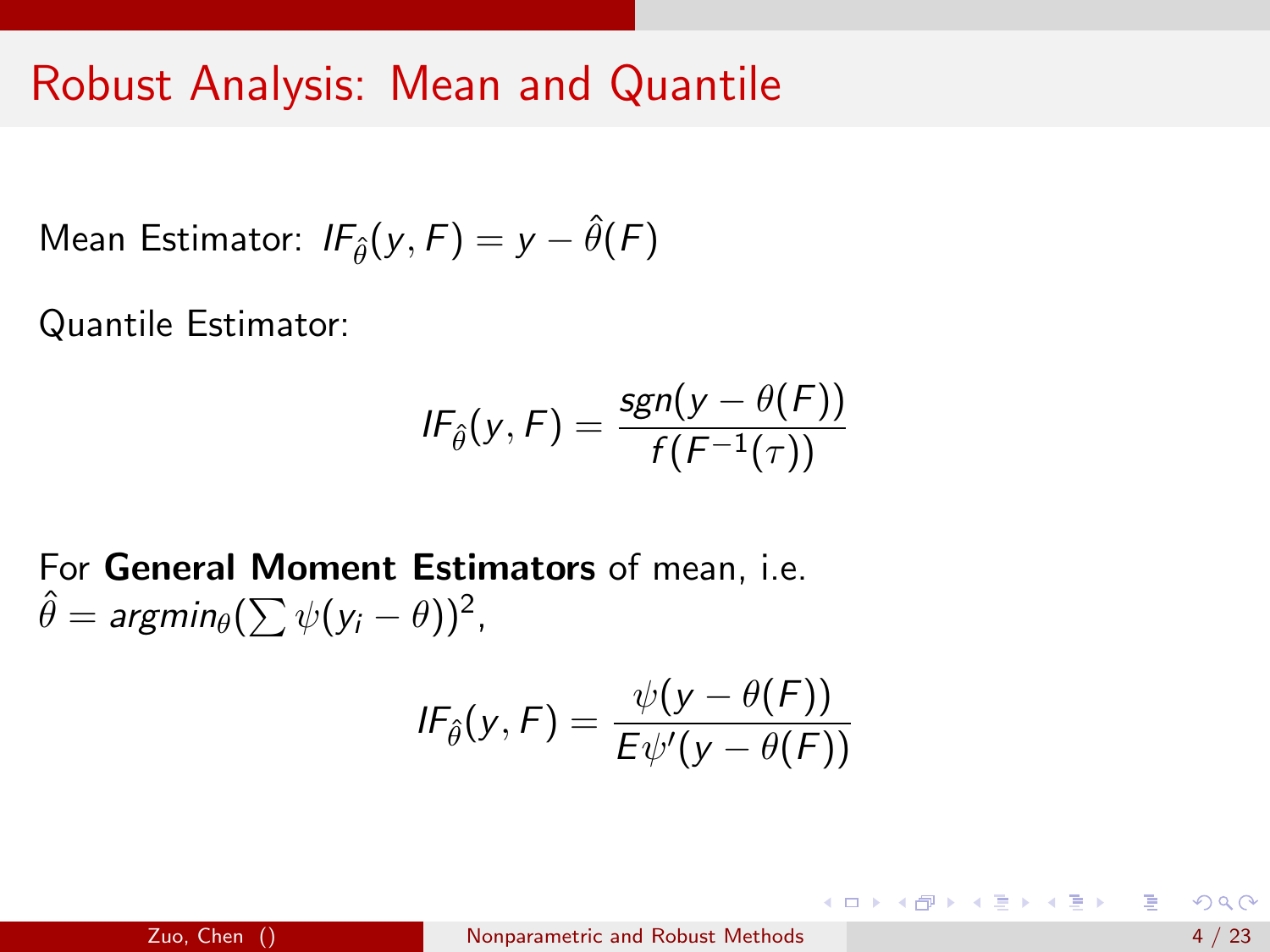We have shown that **Sample Quantiles** is more robust than common mean.Koenker(1978) extended the thinking to the regression analysis literature. Thus came the Quantile Regression literature.

Model Form:

$$
\hat{\beta}(\tau) = \text{argmin} \sum \rho_{\tau}(y_i - x_i^T \beta)
$$

where the **check function**  $\rho_{\tau}(u) = u(\tau - 1(u < 0))$ 

In R, the package **quantreg** provides estimation and testing for quantile regression model.

The problem: Model Misspecification.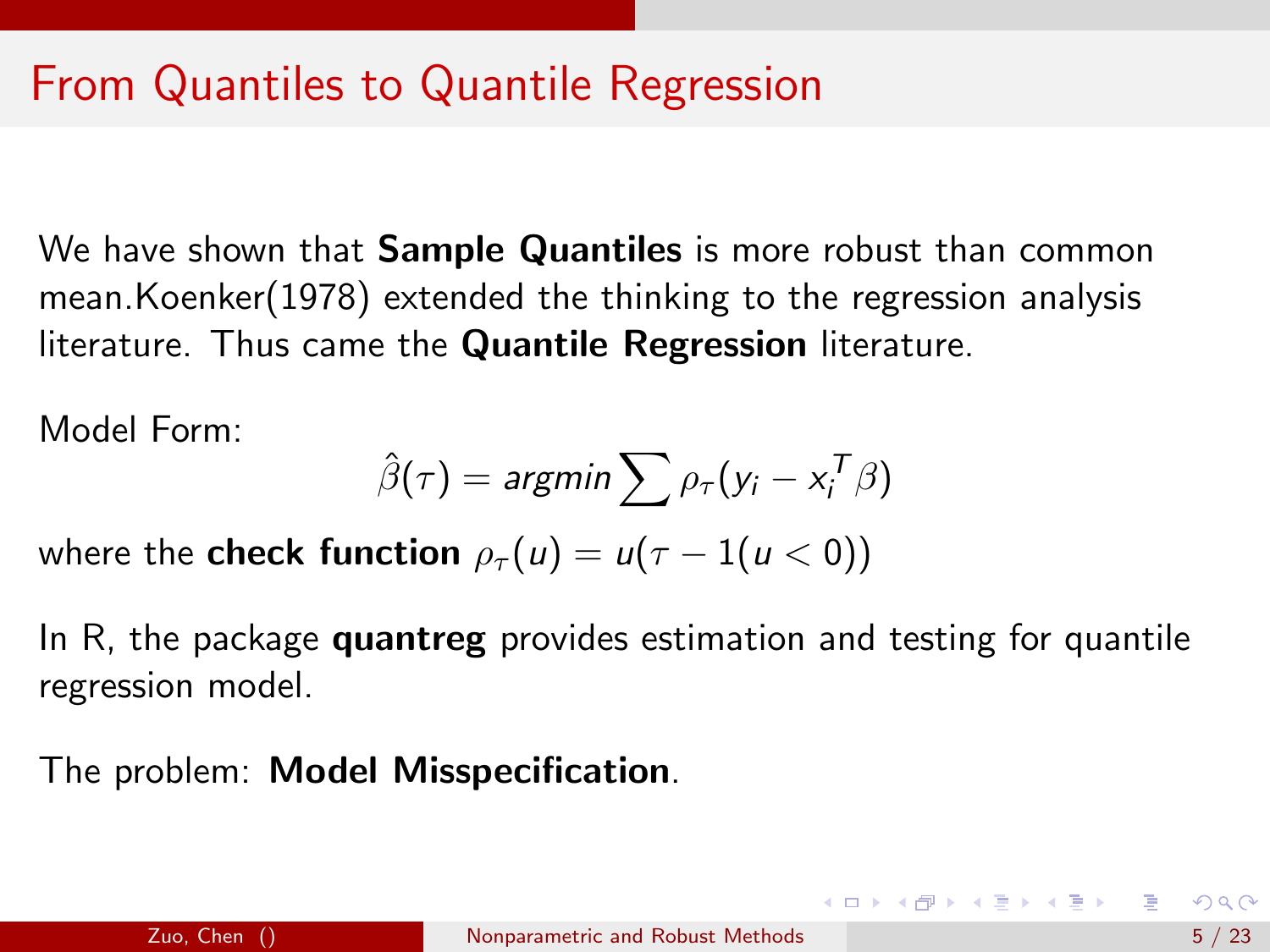## Quantile Regression: Is Parametric Model Sufficient?



€⊡

 $200$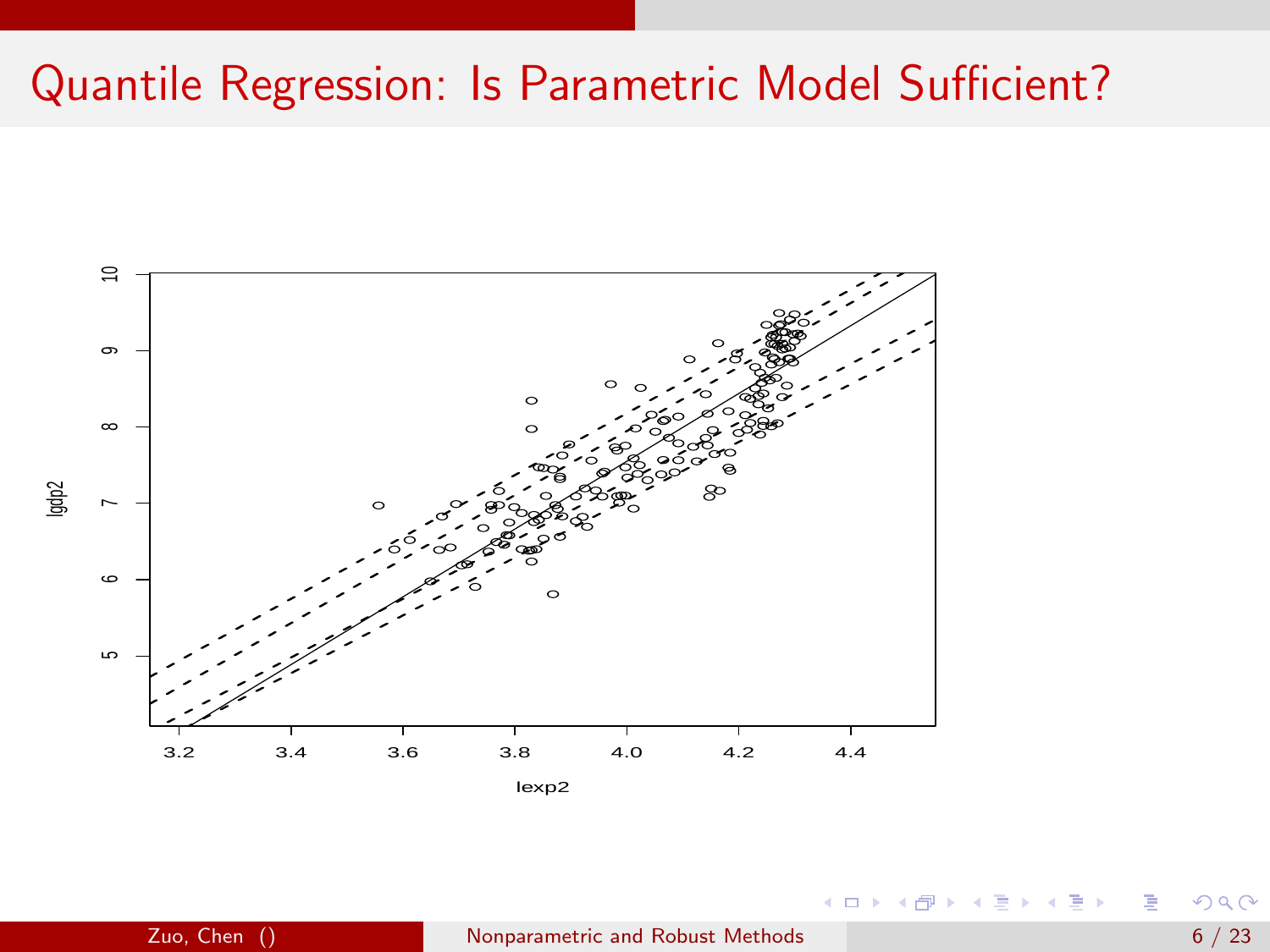## Nonparametric Smoothing

Model misspecification problem is inevitble because they are only convenient approximations but can not restore all the true trend functional forms, especially when such forms are complex.

Nonparametric estimation was first used for kernel estimation for density function.

$$
\hat{f}(x) = \frac{1}{nh} \sum K(\frac{x_i - x}{h})
$$

where  $K(\cdot)$  is kernel function and h is the bandwidth

The Nadaraya-Watson Nonparametric Estimation:

$$
m_n(x) = \frac{\sum y_i \cdot \frac{1}{h} K\left(\frac{x_i - x}{h}\right)}{\sum \frac{1}{h} K\left(\left(\frac{x_i - x}{h}\right)\right)}
$$

 $\mathbf{A} \equiv \mathbf{A} + \mathbf{A} + \mathbf{A} + \mathbf{A} + \mathbf{A} + \mathbf{A} + \mathbf{A} + \mathbf{A} + \mathbf{A} + \mathbf{A} + \mathbf{A} + \mathbf{A} + \mathbf{A} + \mathbf{A} + \mathbf{A} + \mathbf{A} + \mathbf{A} + \mathbf{A} + \mathbf{A} + \mathbf{A} + \mathbf{A} + \mathbf{A} + \mathbf{A} + \mathbf{A} + \mathbf{A} + \mathbf{A} + \mathbf{A} + \mathbf{A} + \mathbf{A} + \mathbf{A} + \math$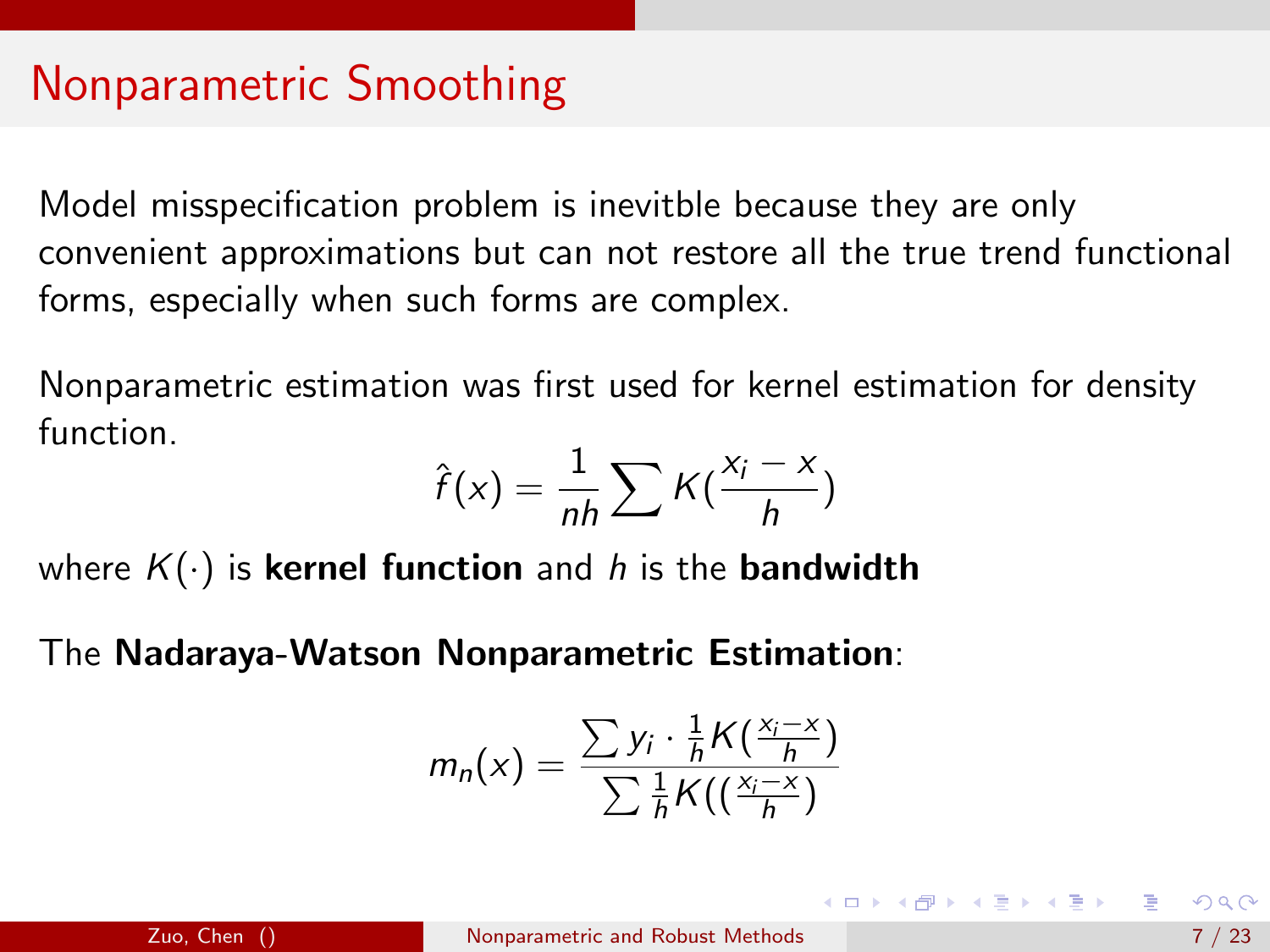## Nonparametric Estimation as Moving Averages

The nonparametric regression is just a special type of moving average, where kernel function offers a certain set of weights. We can see the density estimation as a heauristic interpretation:

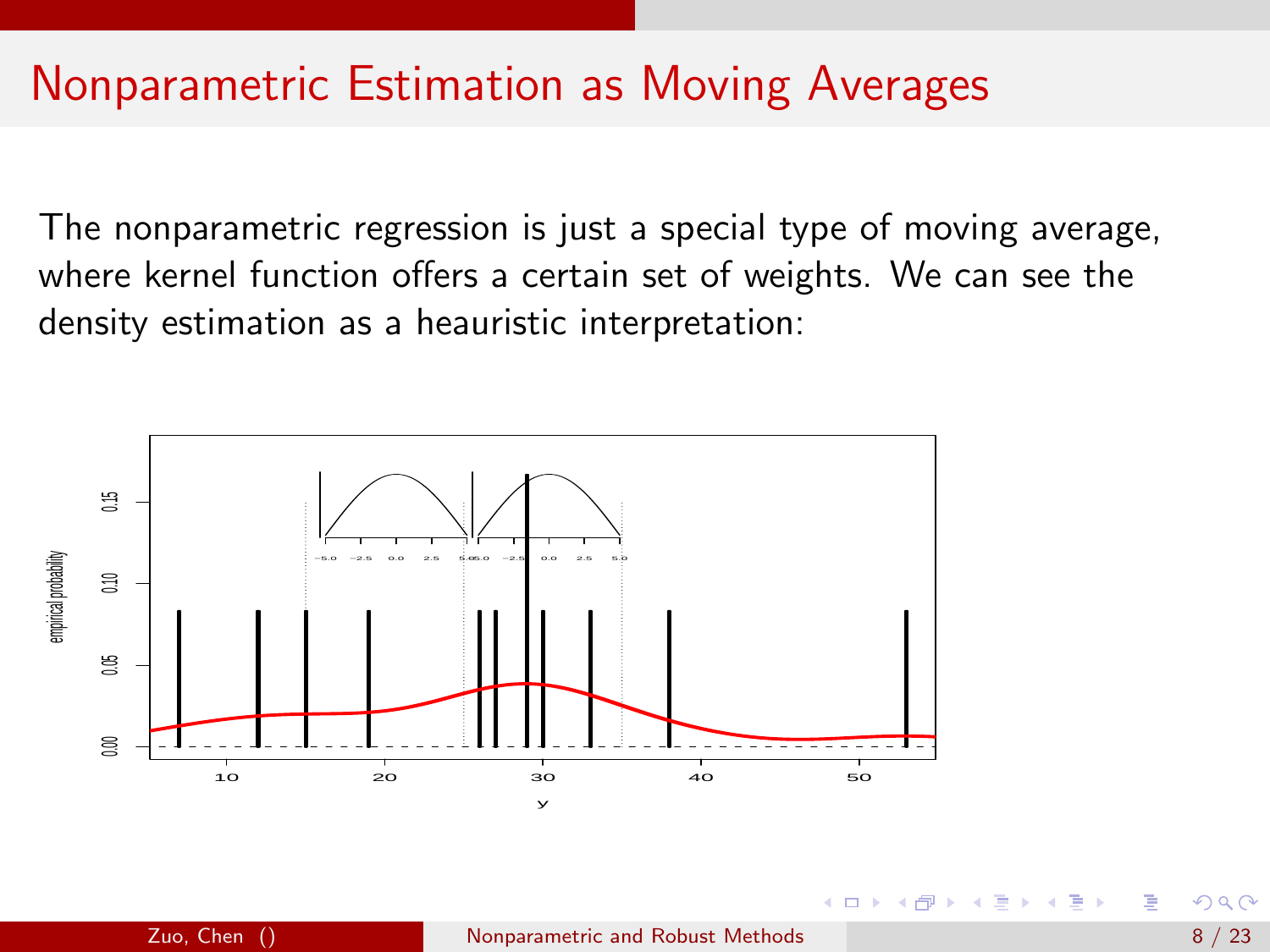## From Nonparametric Mean to Nonparametric Quantile

For quantile estimation, first express the estimator in terms of minimizer of conditional check function:

$$
m_{\tau}(x) = \text{argmin}_{\theta \in \Theta} E\{\rho_p(Y - \theta) \mid X = x\}
$$

Therefore, we can have the local constant estimator:

$$
\hat{m}_{\tau}(x) = \text{argmin}_{a} \sum_{i} \rho_{p} (Y_{i} - a) K(\frac{X_{i} - x}{h})
$$

This can also be extended to estimate to local polynomial estimation:

$$
min_{\beta} \sum_{i} \rho_p(Y_i - \sum_{j=0}^r \beta_j(x_i - x)^j) K(\frac{X_i - x}{h})
$$

(ロト (母) (ヨ) (ヨ)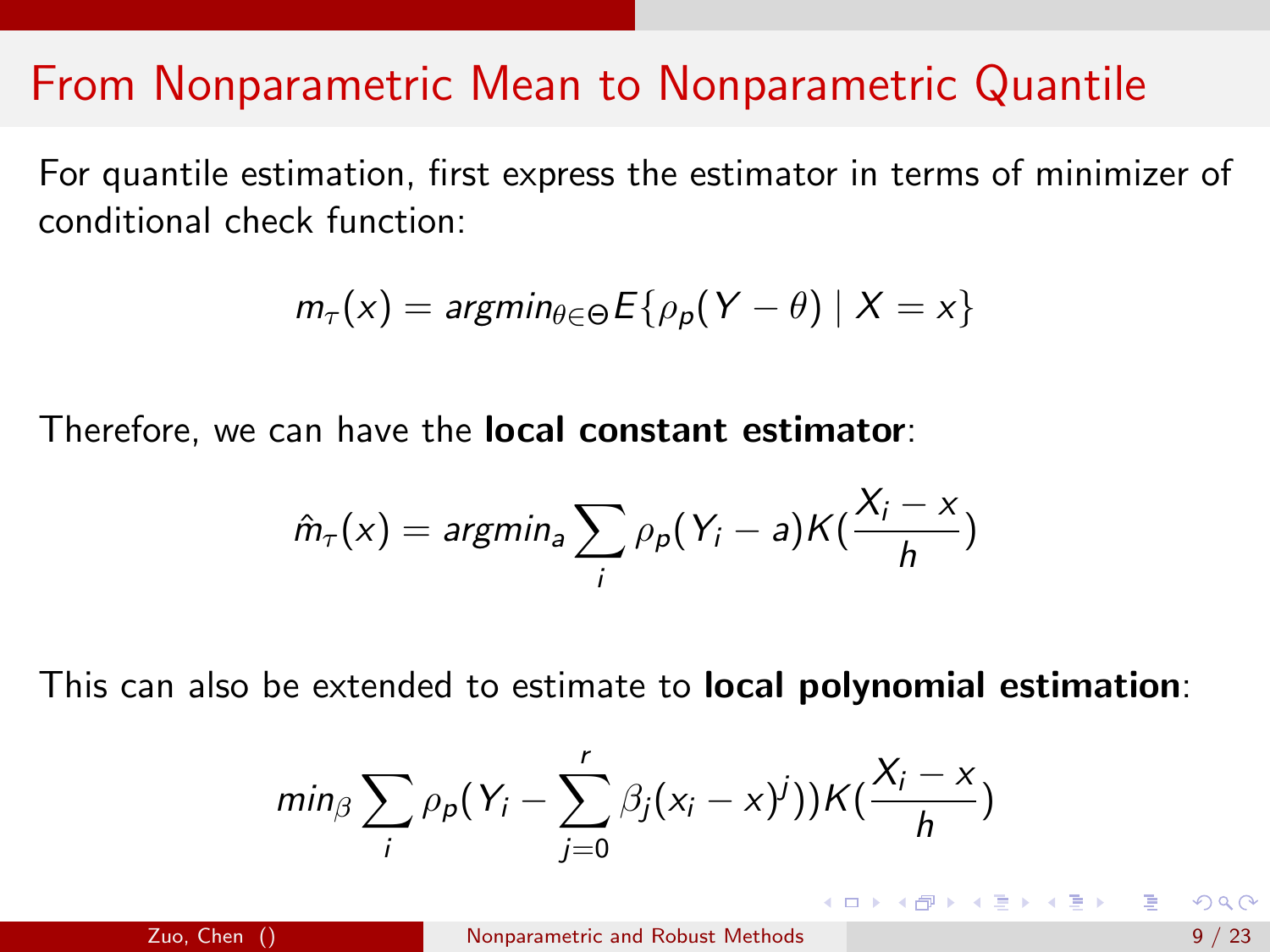The bandwidth is the key parameter that should be treated seriously.

Generally, large h means small variance, but large bias.

The selection of regression order  $r$  is also important. For fixed  $j$ , when  $r-j$  is odd, the bias of  $\hat{\beta}_j$  is smaller. This is obtained by J. Fan,et al.(1994) when considering the asymptotic normality under general estimation functions.

The optimal bandwidth requires estimation of derivatives and is not very convenient.

 $\mathbf{A} \equiv \mathbf{A} + \mathbf{A} + \mathbf{A} + \mathbf{A} + \mathbf{A} + \mathbf{A} + \mathbf{A} + \mathbf{A} + \mathbf{A} + \mathbf{A} + \mathbf{A} + \mathbf{A} + \mathbf{A} + \mathbf{A} + \mathbf{A} + \mathbf{A} + \mathbf{A} + \mathbf{A} + \mathbf{A} + \mathbf{A} + \mathbf{A} + \mathbf{A} + \mathbf{A} + \mathbf{A} + \mathbf{A} + \mathbf{A} + \mathbf{A} + \mathbf{A} + \mathbf{A} + \mathbf{A} + \math$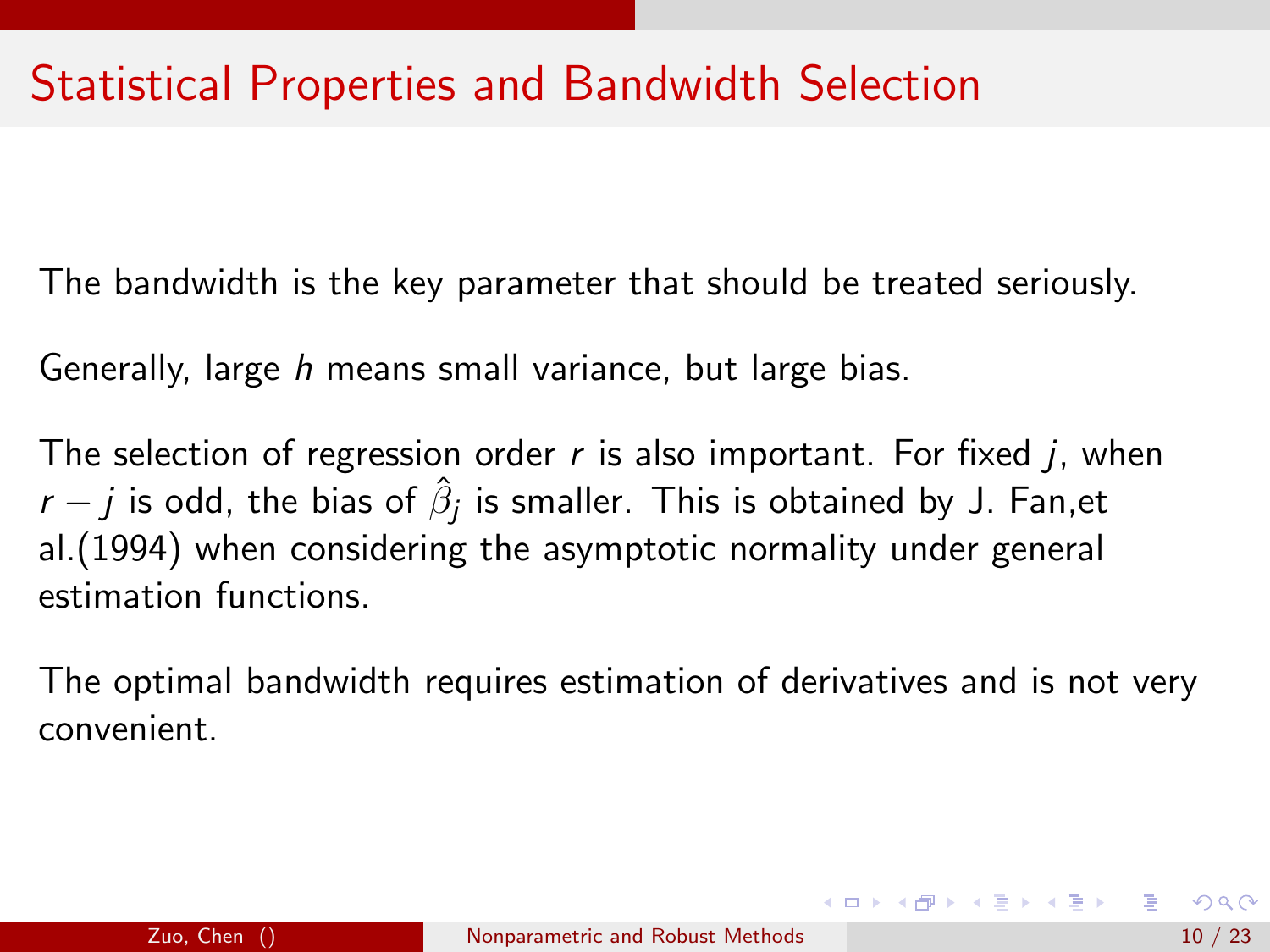## Nonparametric Regression for Correlated Data

For dependent data, the aforementioned properties should be reconsidered.

Intuitively, the whitening by windowing principle by Hart(1996) guarantees the consistency of estimators: *Given two points*  $x_i$  *and*  $x_j$  *in the* design space, the random variable  $\frac{1}{h}K(\frac{x_i-x}{h})$  and  $\frac{1}{h}K(\frac{x_i-x}{h})$  is nearly uncorrelated as  $h \rightarrow 0$ 

But strict proof of consistency requires consideration of **mixing** conditions. The most common one is  $\alpha$ -mixing:

$$
\alpha(I) = \text{max}_{k \geq 1} \text{sup}_{A \subset \mathscr{F}_1^k, B \subset \mathscr{F}_{n+k}^{\infty}} \mid P(A)P(B) - P(A \cap B) \mid \rightarrow 0
$$

(ロ) (伊) (금) (금) - 금 - 99.0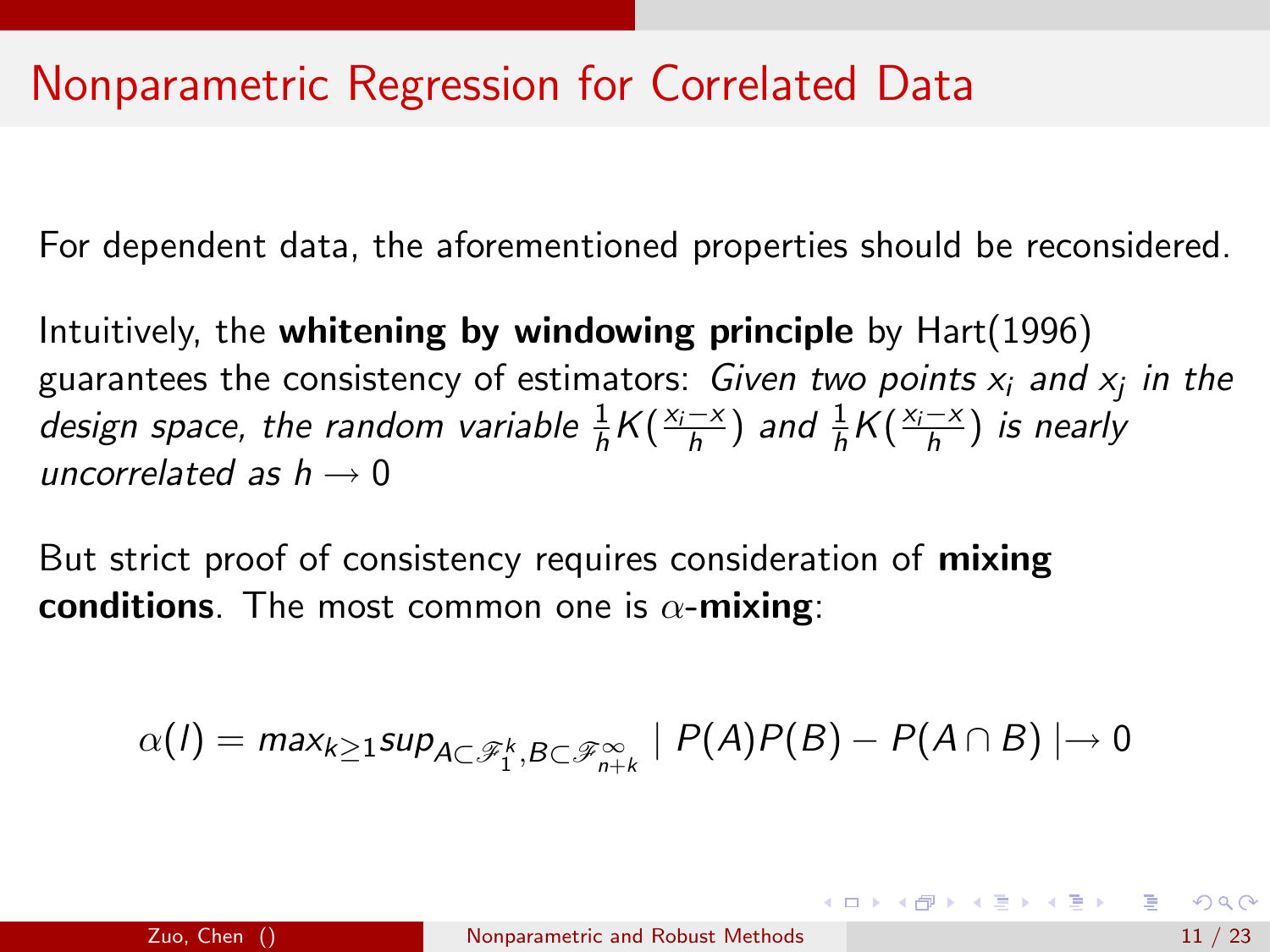# Nonparametric Quantile Regression: Example of Financial Data

Here we consider 1500 daily returns of Hewlett-Packard. The data is obtained from package **fEcofin**. The data shows classical features of nonlinear time series: volatility clustering, assymetry, heavy tails.

<span id="page-11-0"></span>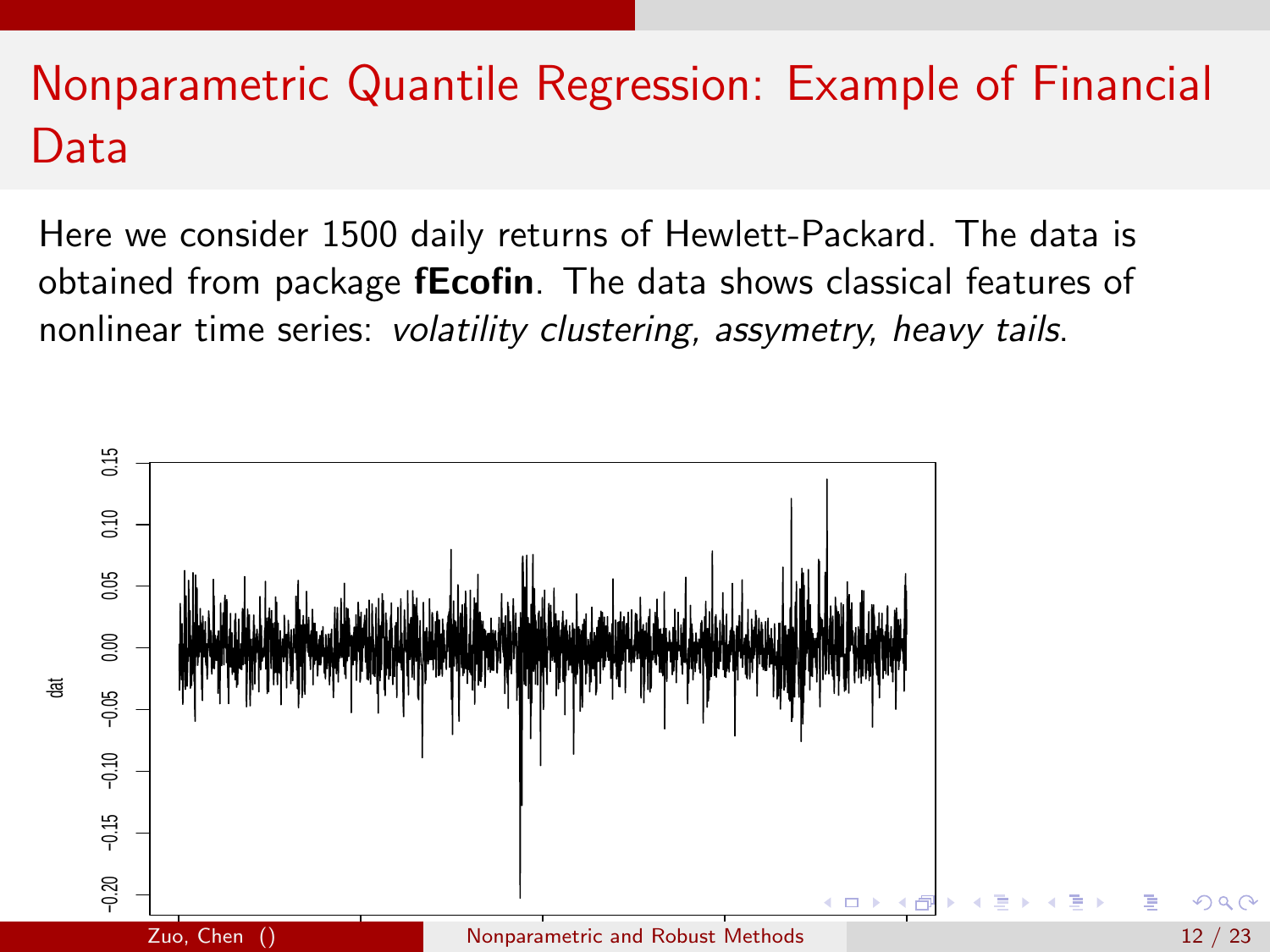## Nonparametric Quantile Regression V.S. GARCH Model

A GARCH model is fitted in comparison with a nonparametric local linear estimation. An important message is that the two tails show different volatile features. This information is missing in the GARCH model.

<span id="page-12-0"></span>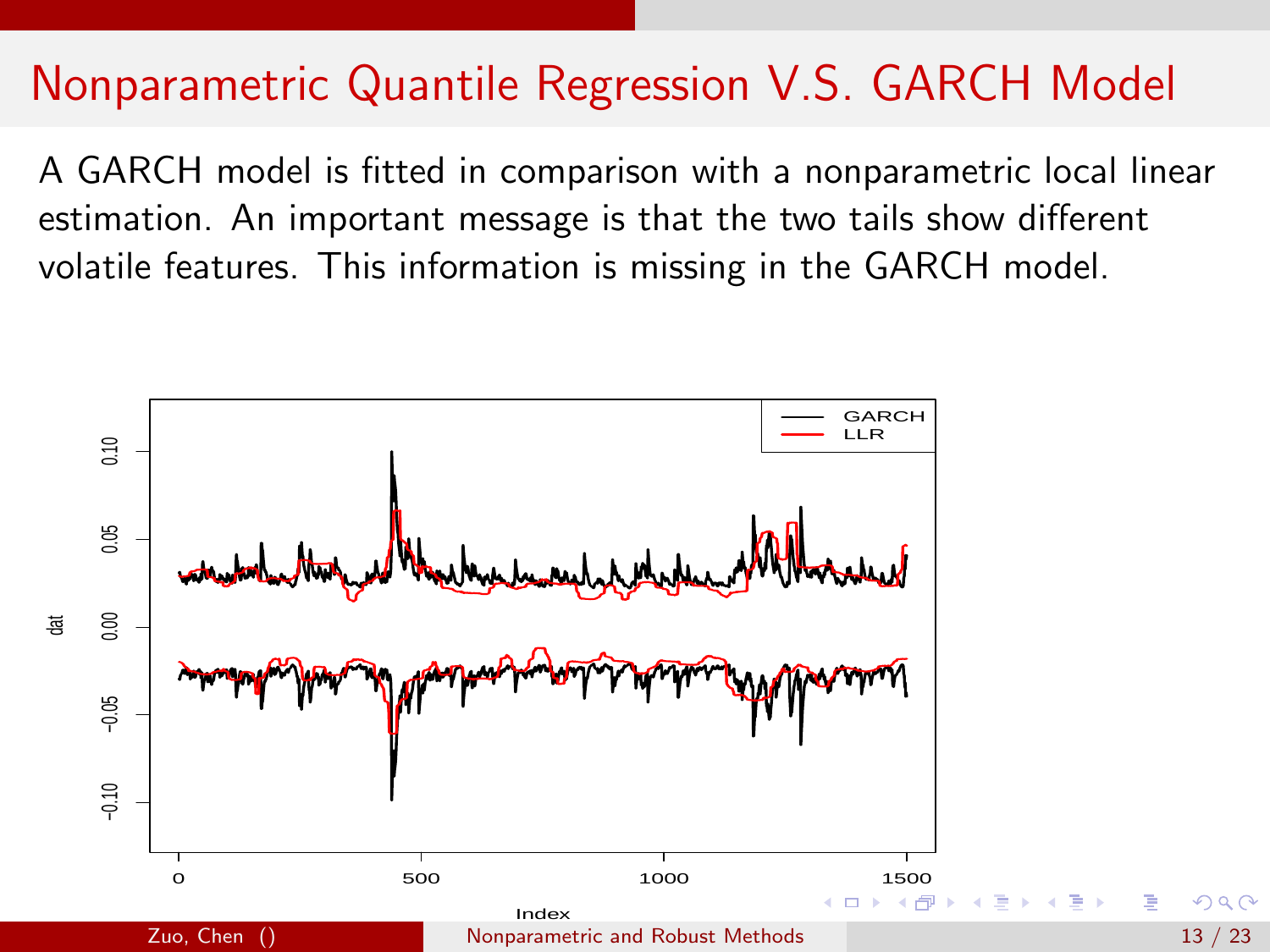### Bandwidth Selection: Adaptive Algorithm

- **D** Initialization: Set  $s = 0$ . For each  $X_i$ , we consider a small initial window  $\Delta_0(X_i) = [X_i - h_0, X_i + h_0]$  for a small bandwidth  $h_0$ . Calculate  $(\hat{\mathsf{a}}_i^{(0)}(X_i), \hat{\mathsf{b}}_i^{(0)}(X_i)) =$  $i \left( \cdots \right)$ argmin $_{a,b}\sum_{X_j\in \Delta_0(X_i)}\rho_\tau(Y_j-a-b(X_j-X_i))K(\frac{X_j-X_i}{h_0})$  $\frac{(-\lambda_i)}{h_0}$ ) and estimate the variance  $\hat{Var}(\hat{\bm{\mathsf{a}}}_{i}^{\left(0\right)})$  $\binom{0}{i}(X_i)$
- <span id="page-13-1"></span><span id="page-13-0"></span>2 Iteration: If  $s > k_{max}$ , with  $k_{max}$  the maximal iteration steps tolerable, then stop and set  $m^*_{\tau}(X_i)=a^{(s-1)}_i$  $i^{(s-1)}(X_i)$ .Else, denote  $\Delta_{\mathcal{S}}(X_i) = [X_i-h_{\mathcal{S}},X_i+h_{\mathcal{S}}],$  with  $h_{\mathcal{S}} = h_{\mathcal{S}-1} + h_0$  Calculate  $\hat{\boldsymbol{a}}^{(\mathcal{S})}_i$  $i^{(s)}(X_i)$ and update $\hat{Var}(\hat{a}^{(s)}_i)$  $i^{(s)}(X_i)$ ) similar to above.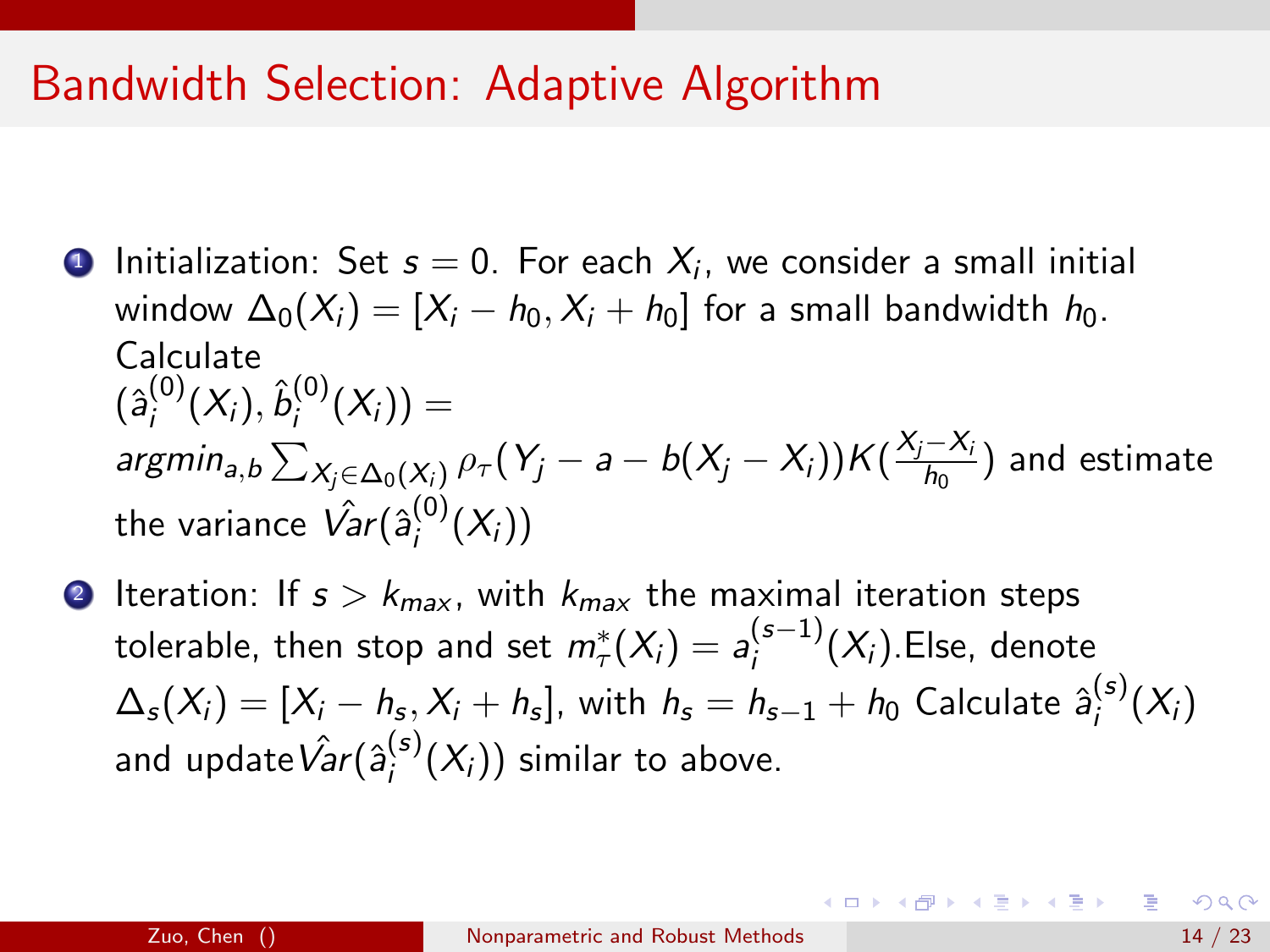## Adaptive Algorithm

**1** Testing the homogeneity: If  $\exists l < s$  s.t.  $|\; {\hat{a}}_i^{(s)}\;$  $i_j^{(s)}(X_i) - \hat{a}_i^{(l)}$  $\eta^{(l)}_i(X_i) \mid > \eta \sqrt{\hat{\mathsf{Var}}(\hat{\mathsf{a}}_i^{(0)})}$  $\binom{S^{(0)}(X_i)}{S^{(1)}}$ , stop and settle down the local linear estimator as  $m_p^{\prime\prime*}(X_i)=a_i^{(s-1)}$  $i_j^{(s-1)}(X_i)$  Else set  $s = s + 1$  and return to [2.](#page-13-1)

This algorithm was proposed by M. Tian(2009) and can overcome curse of dimensionality and notably, preserves high frequency information.

The consistency can also be proved under  $\alpha$ -mixing conditions.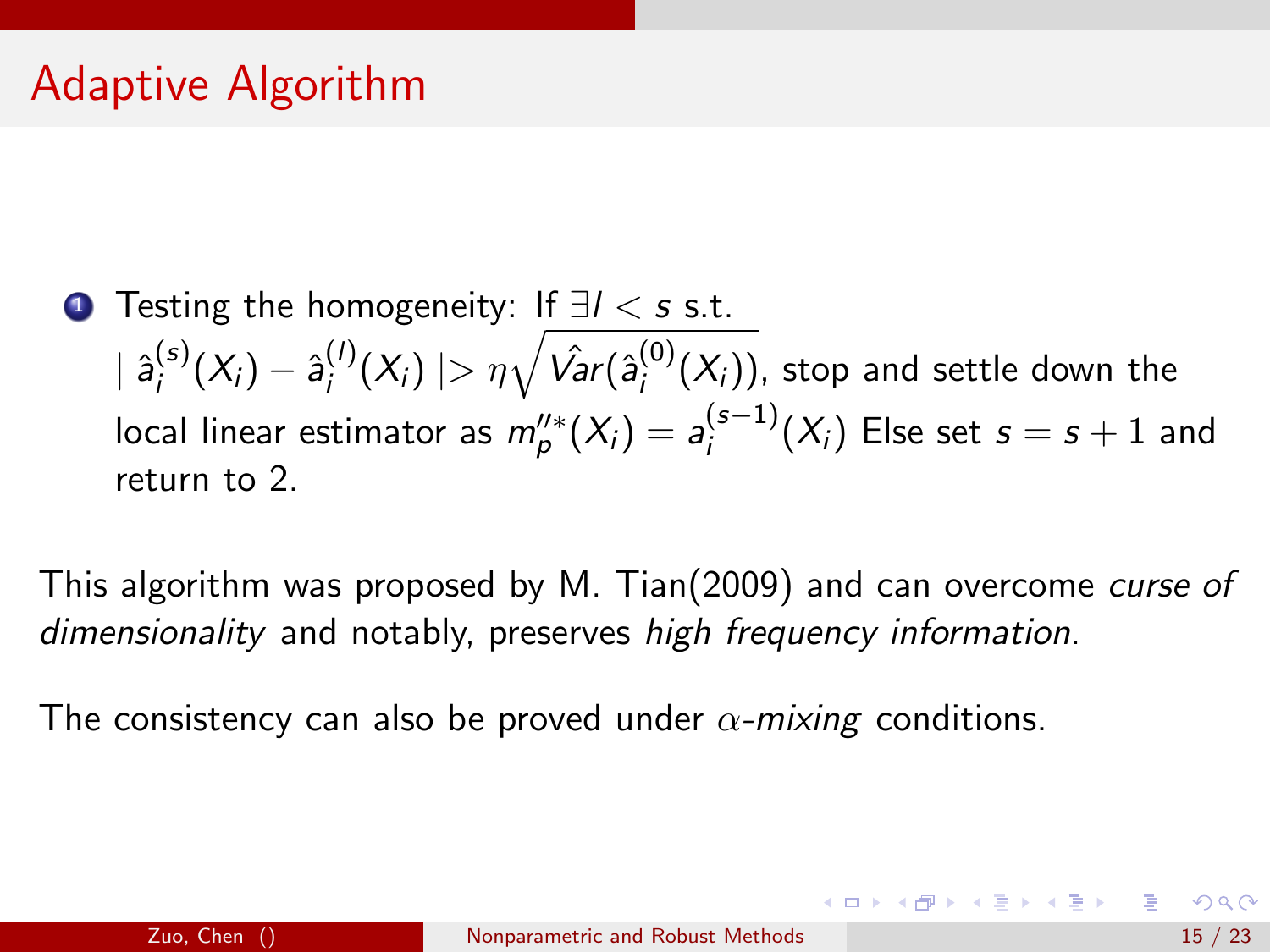## Adaptive Algorithm Simulation:Doppler



 $QQ$ 

э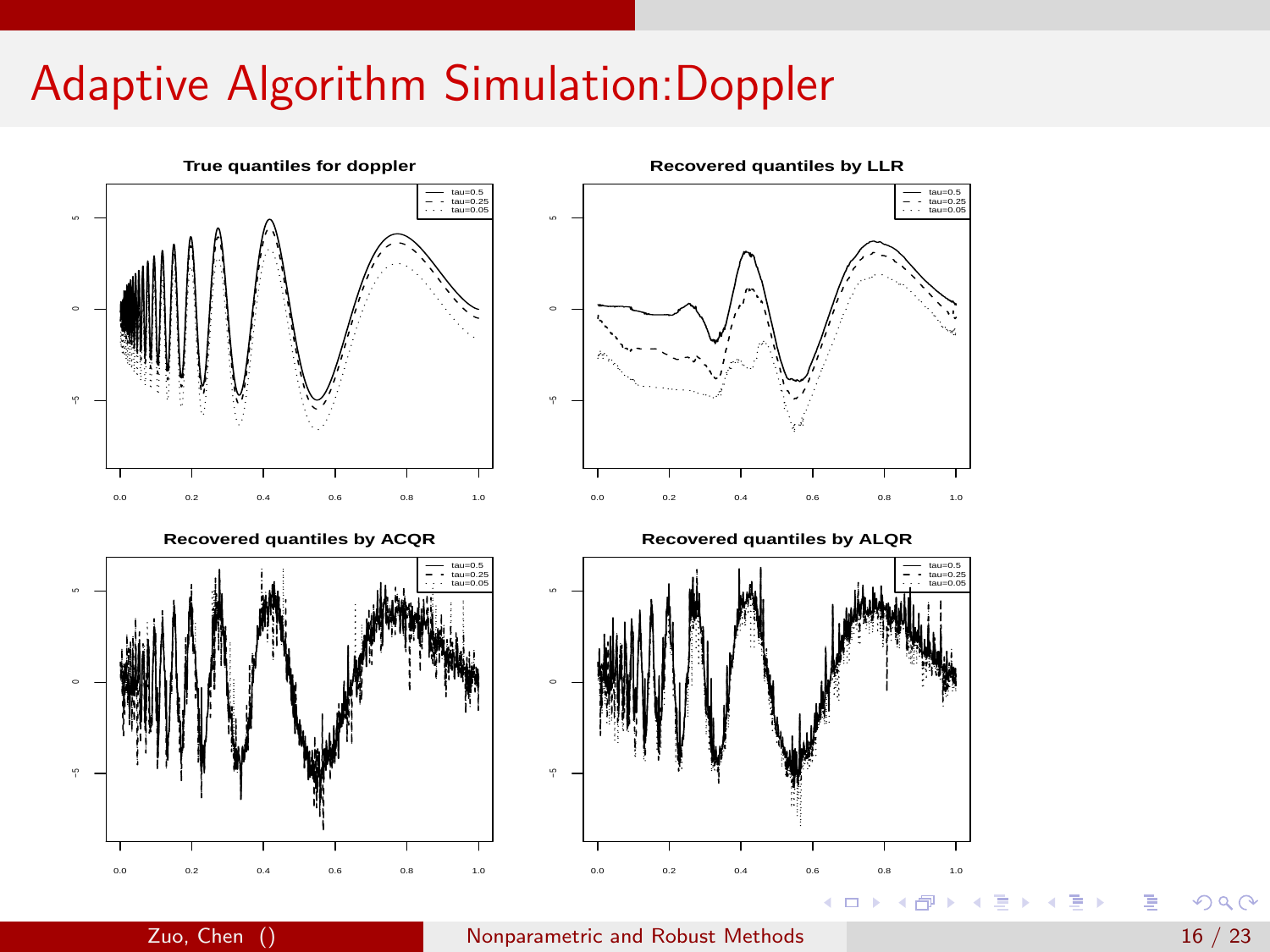## Adaptive Algorithm Simulation:Blocks



э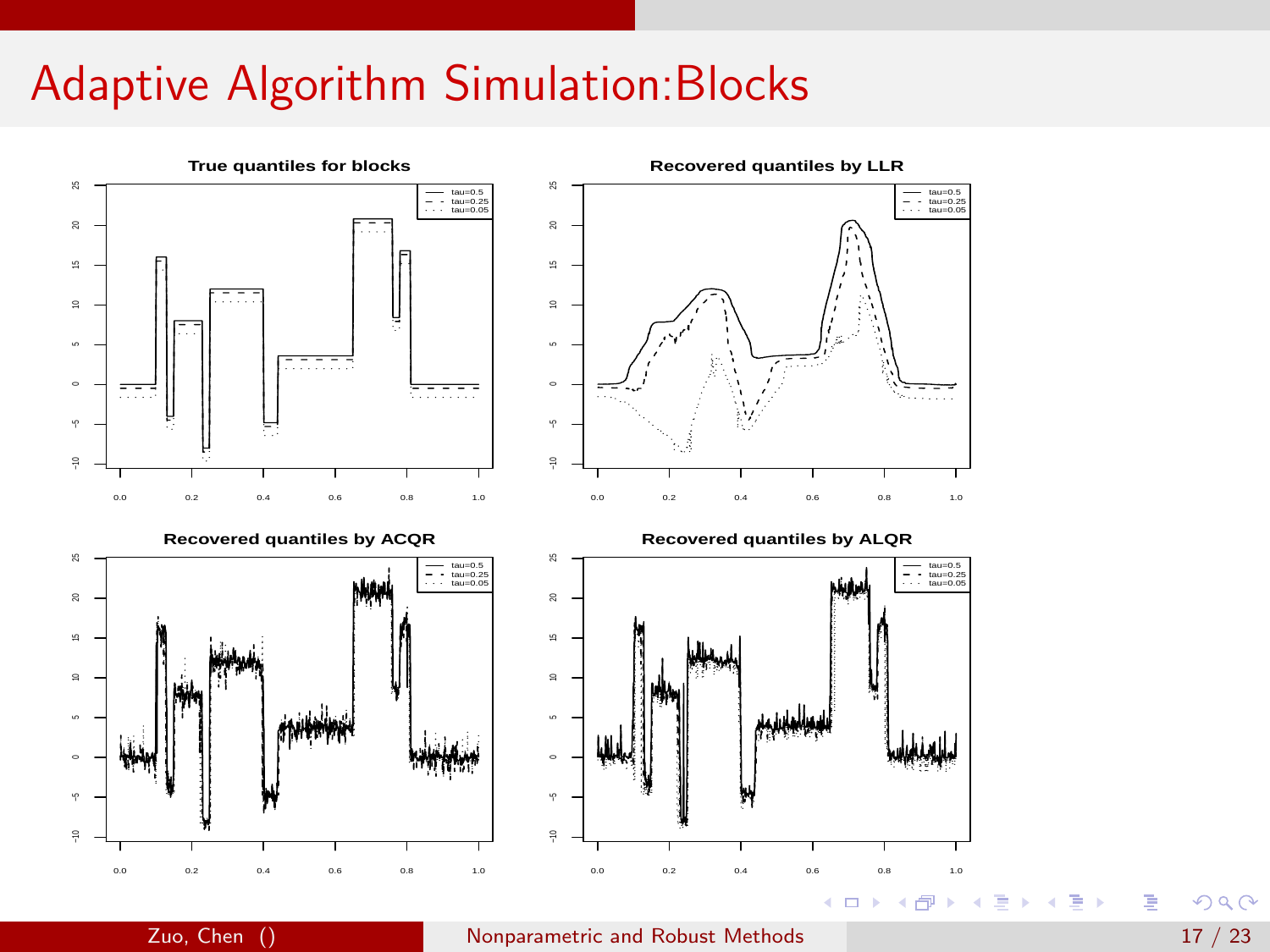## Confidence Interval Inference: An Open Problem

Sometimes, we are interested in the confidence interval inference of a perticular quantile, rather than the point estimation. Although we can rely on the asymptotia for large sample data, for small sample the variance estimator is very poor, and is still an open question.

One solution is to use the bootstrap method. Note the consistence of bootstrap requires that the resampled distribution  $F_n^*$  converges to the sample distribution  $F_n$  almost surely. Empirically, we can always assume it is true, but strict proof is difficult to obtain.

For one sample data, a better CI method has been proposed, thanks to Kaplan-Meier estimator.

 $\mathbf{A} \equiv \mathbf{A} + \mathbf{A} + \mathbf{A} + \mathbf{A} + \mathbf{A} + \mathbf{A} + \mathbf{A} + \mathbf{A} + \mathbf{A} + \mathbf{A} + \mathbf{A} + \mathbf{A} + \mathbf{A} + \mathbf{A} + \mathbf{A} + \mathbf{A} + \mathbf{A} + \mathbf{A} + \mathbf{A} + \mathbf{A} + \mathbf{A} + \mathbf{A} + \mathbf{A} + \mathbf{A} + \mathbf{A} + \mathbf{A} + \mathbf{A} + \mathbf{A} + \mathbf{A} + \mathbf{A} + \math$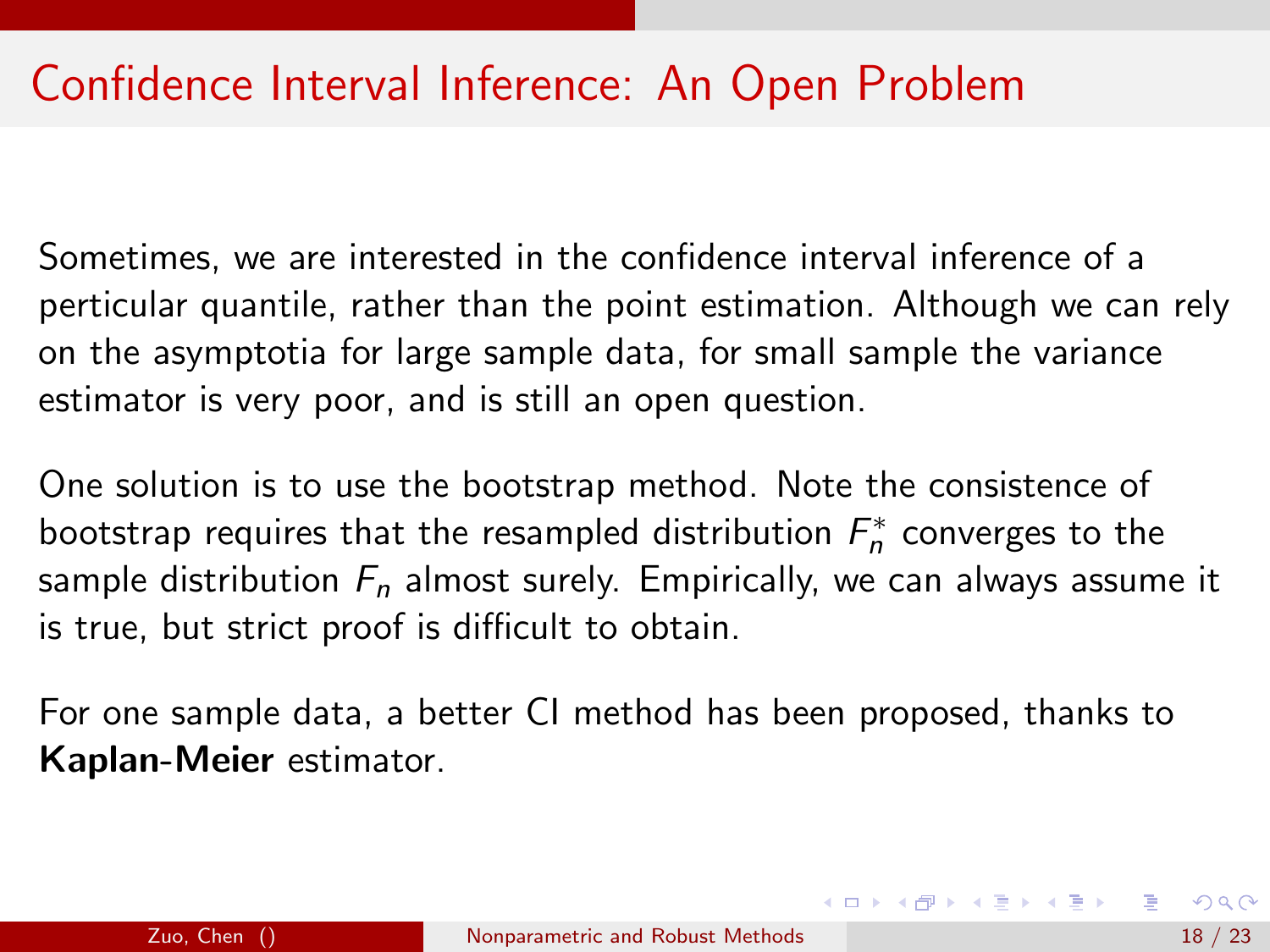## One-sample Quantile CI

For one-sample data, using Kaplan-Meier estimator, the statistics becomes simple:

$$
\frac{(\hat{S}^M(x) - \tau)^2}{var(S^M(x))} \sim \chi_1^2
$$

The efficiency is due to the Greenwood Function of the Kaplan-Meier estimator.

Intuitively, we may use

$$
\frac{(\hat{x}_\tau - x_\tau)^2}{var(\hat{x}_\tau)} \sim \chi_1^2
$$

In this case, the variance estimator is  $\frac{1}{4\widehat{f}(F^{-1}(\tau))}$ , where the density function need be estimated using kernel. In small sample, this leads to very biased results.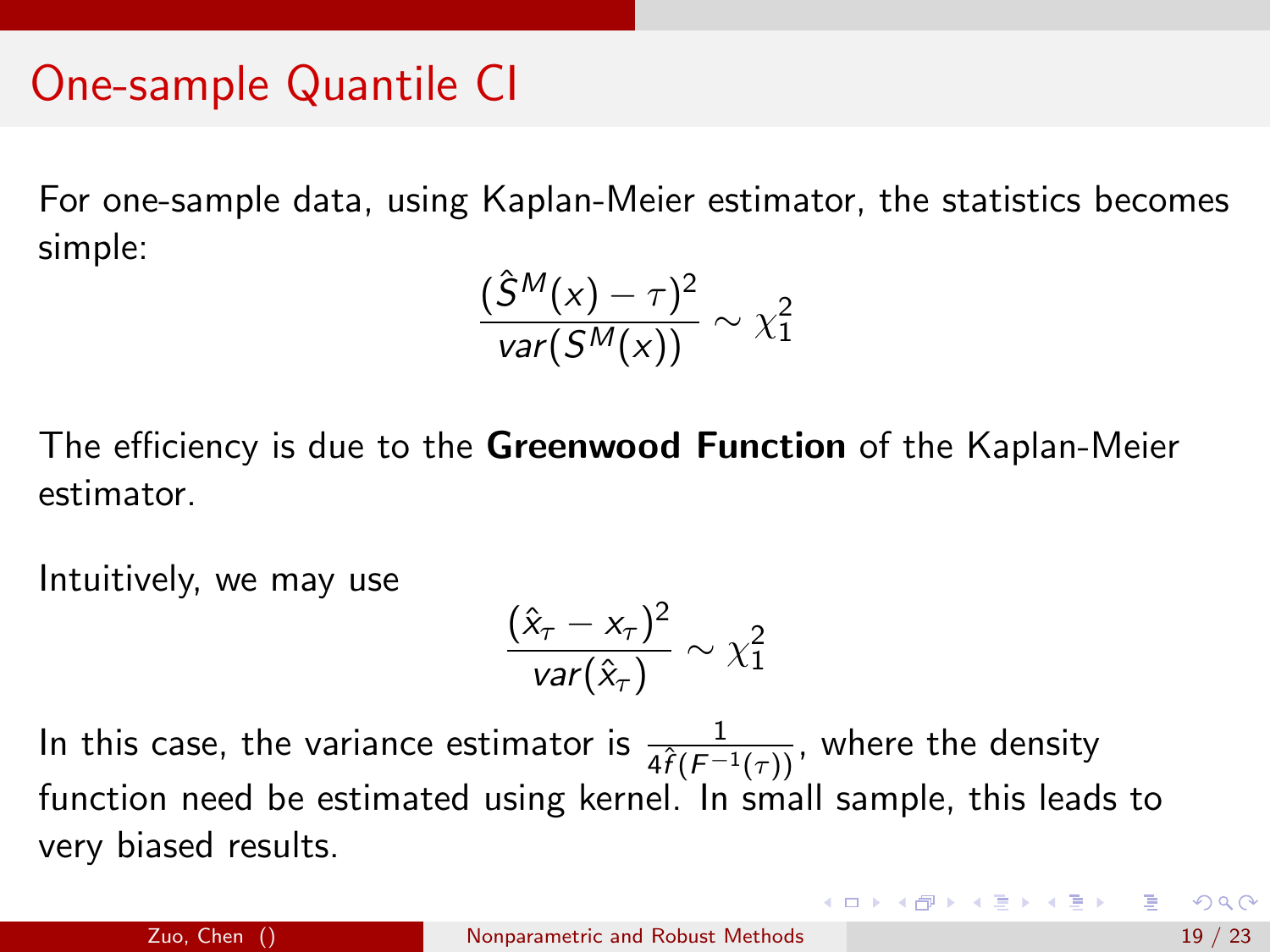### One-sample Censored Data Inference

The method adapts naturally to the censored data situation.

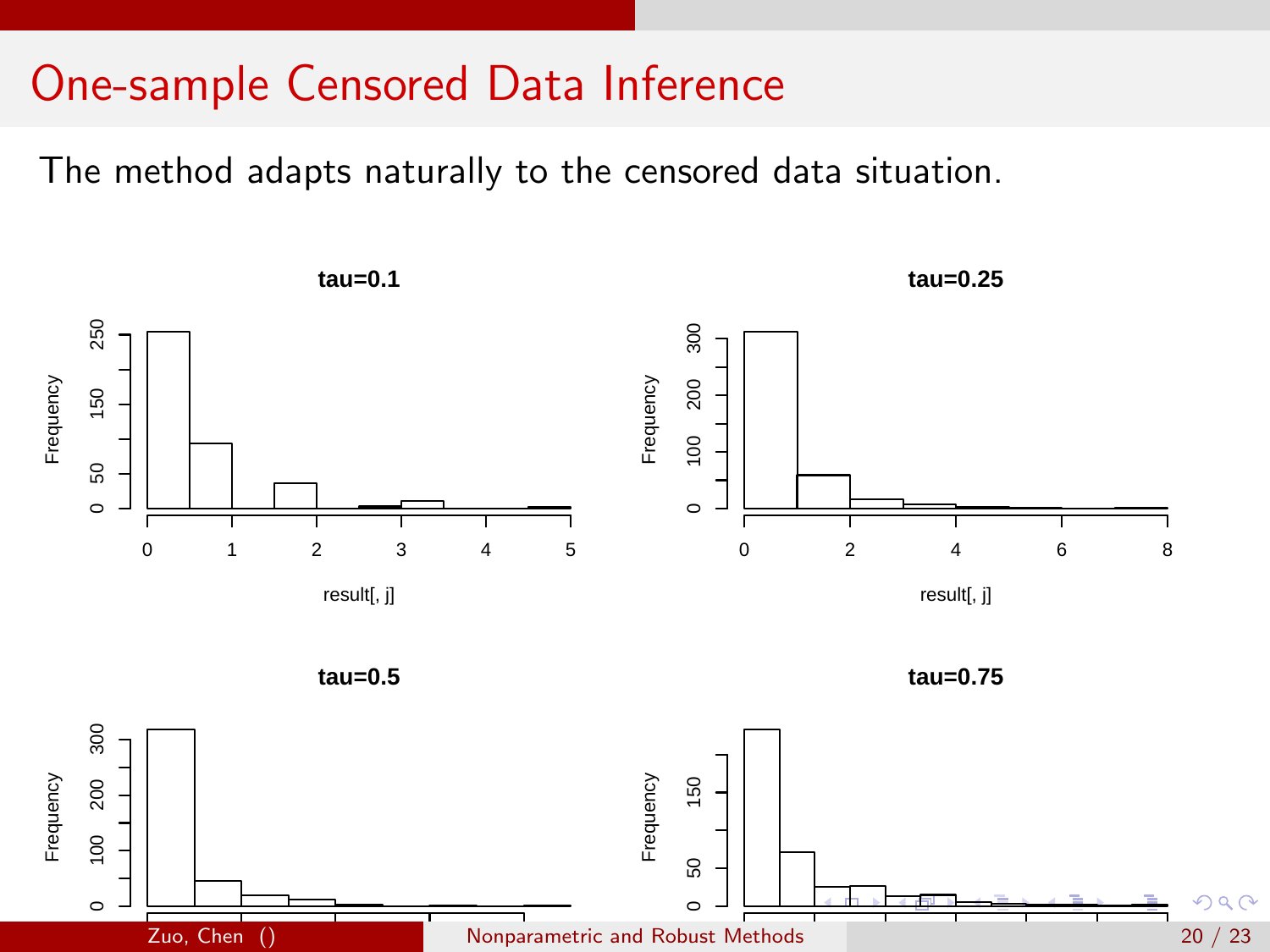## One-sample Estimation: Further Application

The method draws confidence intervals that are very robust, see the table below. indicating that it can possibly be adopted in related works, including ratio estimation, induced information cencoring problem, etc.

| $n=30$ |  | $\tau$                             |  |
|--------|--|------------------------------------|--|
|        |  | $1 - \alpha$ 0.1 0.25 0.5 0.75 0.9 |  |
|        |  | 95% 0.927 0.943 0.949 0.946 0.979  |  |
|        |  | 90% 0.860 0.885 0.882 0.897 0.947  |  |
|        |  | 85\% 0.804 0.833 0.832 0.836 0.898 |  |
|        |  | 80\% 0.710 0.782 0.771 0.788 0.817 |  |
| 75%    |  | 0.653  0.727  0.713  0.729  0.763  |  |

イロト イ押ト イヨト イヨトー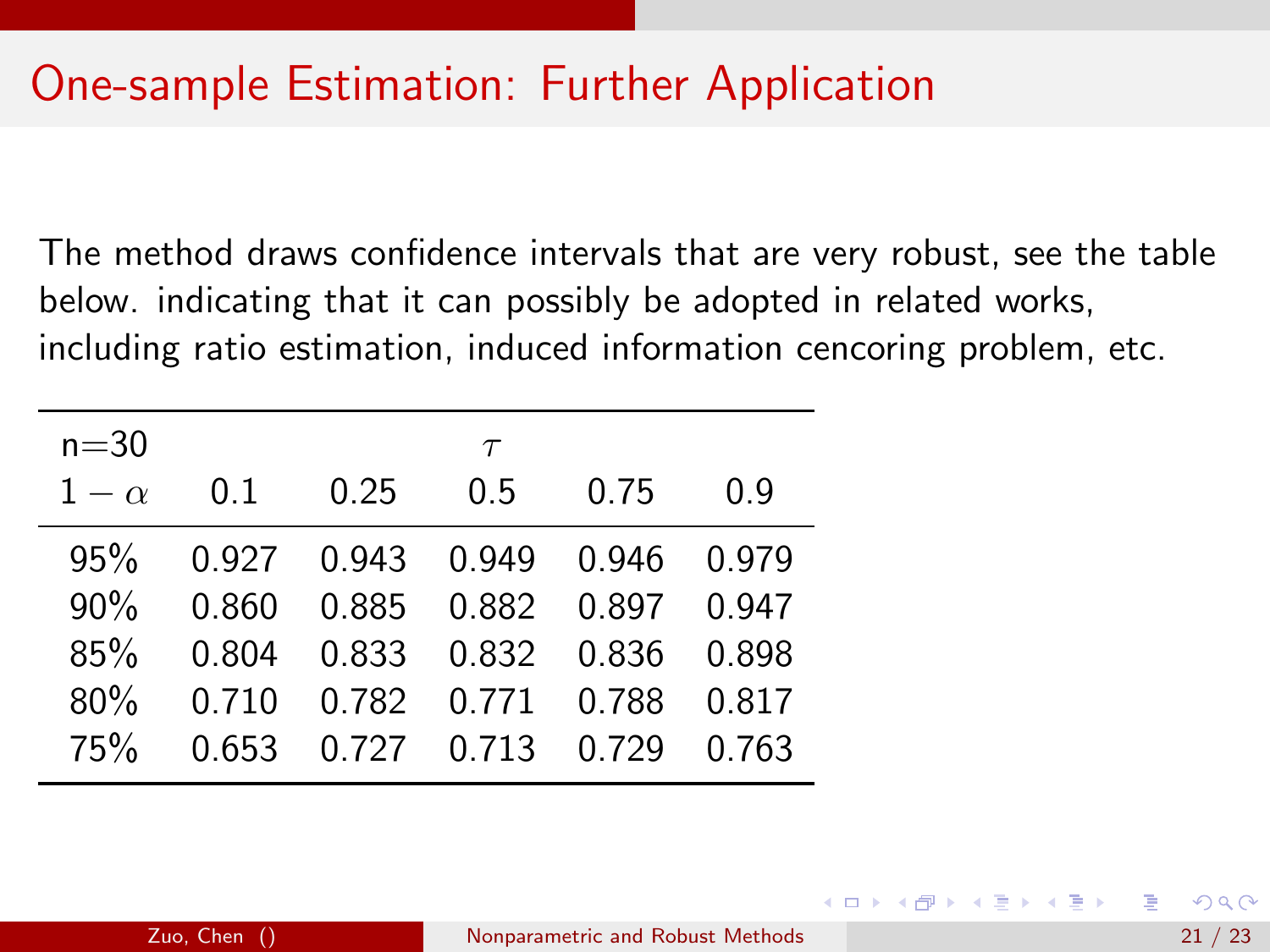## Conclusion

The presentation briefly discusses some robust analyis models, including nonparametric smoothing, quantile regression, and one-sample quantile estimation. In contradiction to a simple parametric model, these computationally intensive methods can avoid our arrogance in underestimating the real data structure. By applying such methods, we can let the data talk all by itself to reveal its own unique qualities.

For its application in R, there are already many built-in packages, including:  $kde$ ,  $ks$ , (kernel smoothing) quantreg (quantile regression), lowess(Huber regression), survival(Kaplan-Meier estimator). Such packages offers quite fast algorithms and easy summarization. For some new algorithms shown in this result, the simulation often exceeds R's computation capacity. Therefore, I suggest mastering a low level language is still necessary for the research in this area.

K ロ ▶ K 個 ▶ K 로 ▶ K 로 ▶ 『 콘 │ ◆ 9,9,0\*